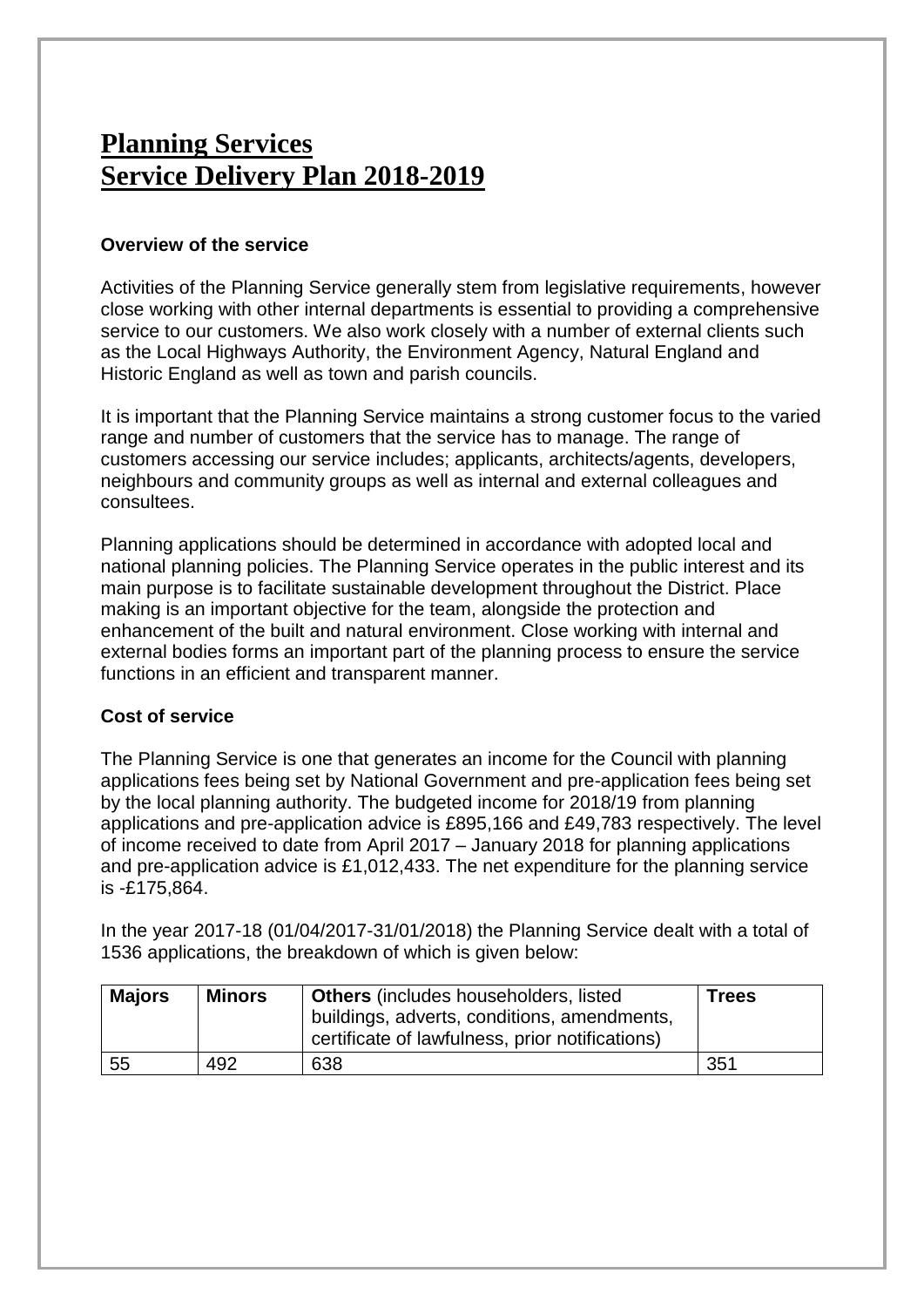### **Staffing information**

The Planning Service includes a number of functions. The team consists of a total of 22.95 full time equivalent (FTE) staff members. The team is broken into a number of different sections that all fall under the remit of the Planning Manager. The Planning Team consists of Senior Planning Officers and Planning Officers.

The team also incorporates other staff and statutory functions; including Conservation, Tree Officers, Enforcement and the Planning Support Team. The structure of the team is outlined below with a summary of each function and staffing levels.

#### **Support Team**

The Support Team consists of 8.4 FTE staff members and they are the point of receipt for planning, tree and other applications. They check whether all the information submitted is correct through the validation process. They provide support to officers throughout the planning process as well as conservation, trees and enforcement and being the front face of the Council's general enquiries service.

#### **Planning Officers**

There are 3 FT Senior Planning Officers responsible for 6.5 FTE Planning Officers (5.5)/Planning Assistant (1). They are responsible for managing planning applications. Their role involves giving pre-application advice, carrying out site visits, considering planning applications, determining applications, presenting to committee and providing specialist advice to customers. A Planning Officer post is currently vacant and this post is being recruited to.

#### **Conservation Officer**

The Council employs 1 FT Conservation Officer who is responsible for providing specialist advice on the historic built environment. It is their responsibility to secure the preservation and enhancement of East Cambridgeshire's rich and diverse heritage. They manage a case load of applications affecting this historic environment, comment on planning applications, provide pre-application advice and guidance to owners, applicants and agents as well as contributing to the production of local guidance and policy. The Conservation Officer left at the end of February and this post is currently being recruited to.

#### **Trees Officers**

There are 2 FT Trees Officers that are responsible for providing specialist advice on tree related enquiries. They manage a case load of tree works applications, comment on planning applications, serve Tree Preservation Orders, investigate unauthorised works and provide advice and guidance to owners. They also manage the Council's tree stock and planting programme as well as the Council's Voluntary Tree Warden Scheme.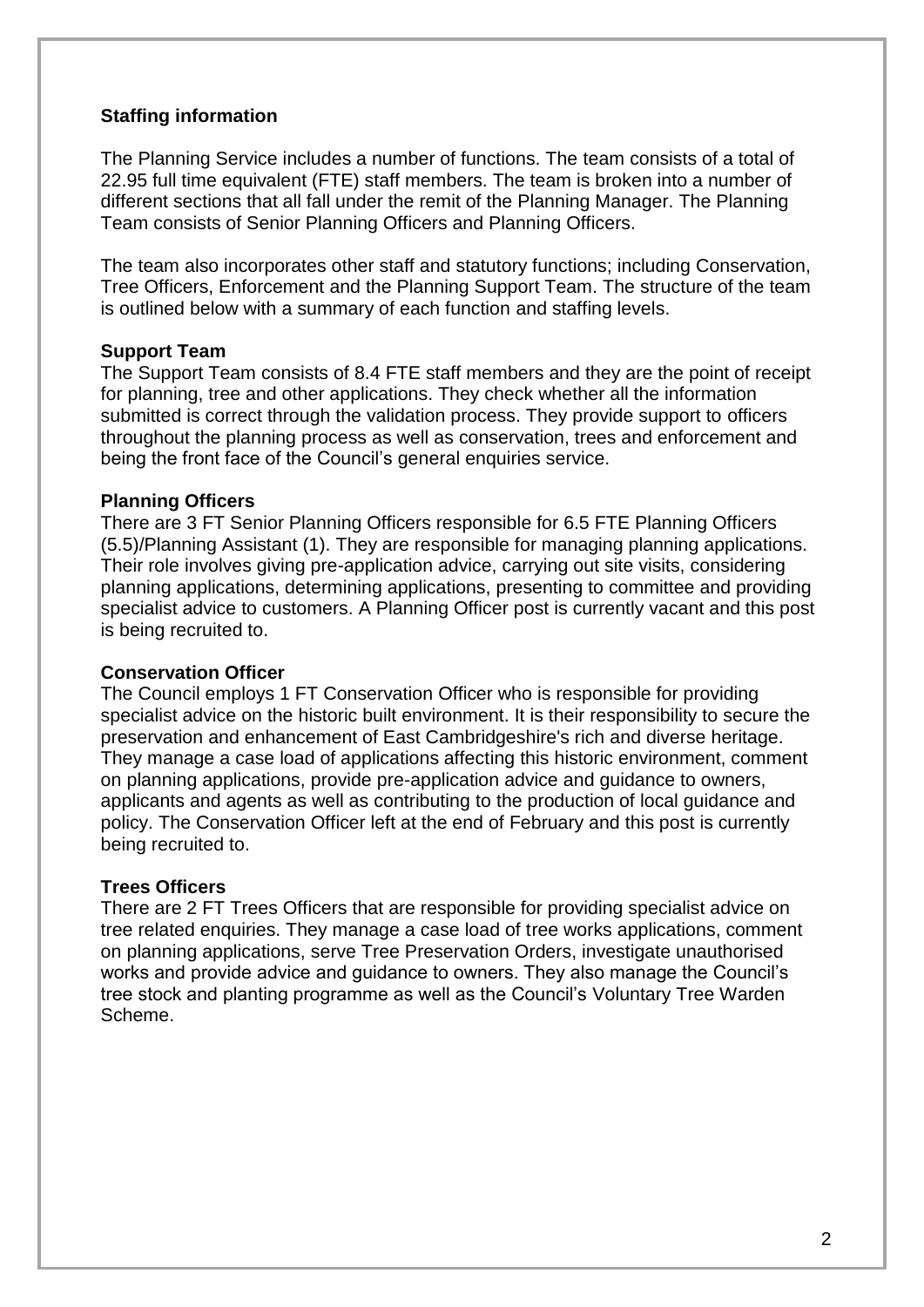### **Enforcement Team**

The Enforcement Team consists; 2.05 FTE officers who are responsible for investigating complaints about unauthorised development and taking action where required. The provision of an enforcement service is a statutory function of the Local Planning Authority; however the taking of enforcement action is at the discretion of the local authority. The team are also responsible for monitoring development to ensure that it complies with what has been approved as well as dealing with high hedges complaints. They also offer advice to officers on enforcement proceedings as required, working in accordance with the Corporate Enforcement Policy and Local Enforcement Plan.

#### **Forward planning for Councillors**

| <b>Proposed date</b> | <b>Item</b>      | <b>Service Area</b> | <b>Service</b>        | <b>Committee</b> |
|----------------------|------------------|---------------------|-----------------------|------------------|
| of decision          |                  |                     | <b>Delivery</b>       |                  |
|                      |                  |                     | <b>Champion</b>       |                  |
| <b>First</b>         | <b>Planning</b>  | <b>Planning</b>     | <b>Cllr Lis Every</b> | <b>Planning</b>  |
| <b>Wednesday of</b>  | <b>Committee</b> |                     |                       |                  |
| every month          |                  |                     |                       |                  |
| <b>TBC</b>           | <b>Member</b>    | <b>Planning</b>     | <b>Cllr Lis Every</b> |                  |
|                      | <b>Training</b>  |                     |                       |                  |
|                      |                  |                     |                       |                  |
|                      |                  |                     |                       |                  |
|                      |                  |                     |                       |                  |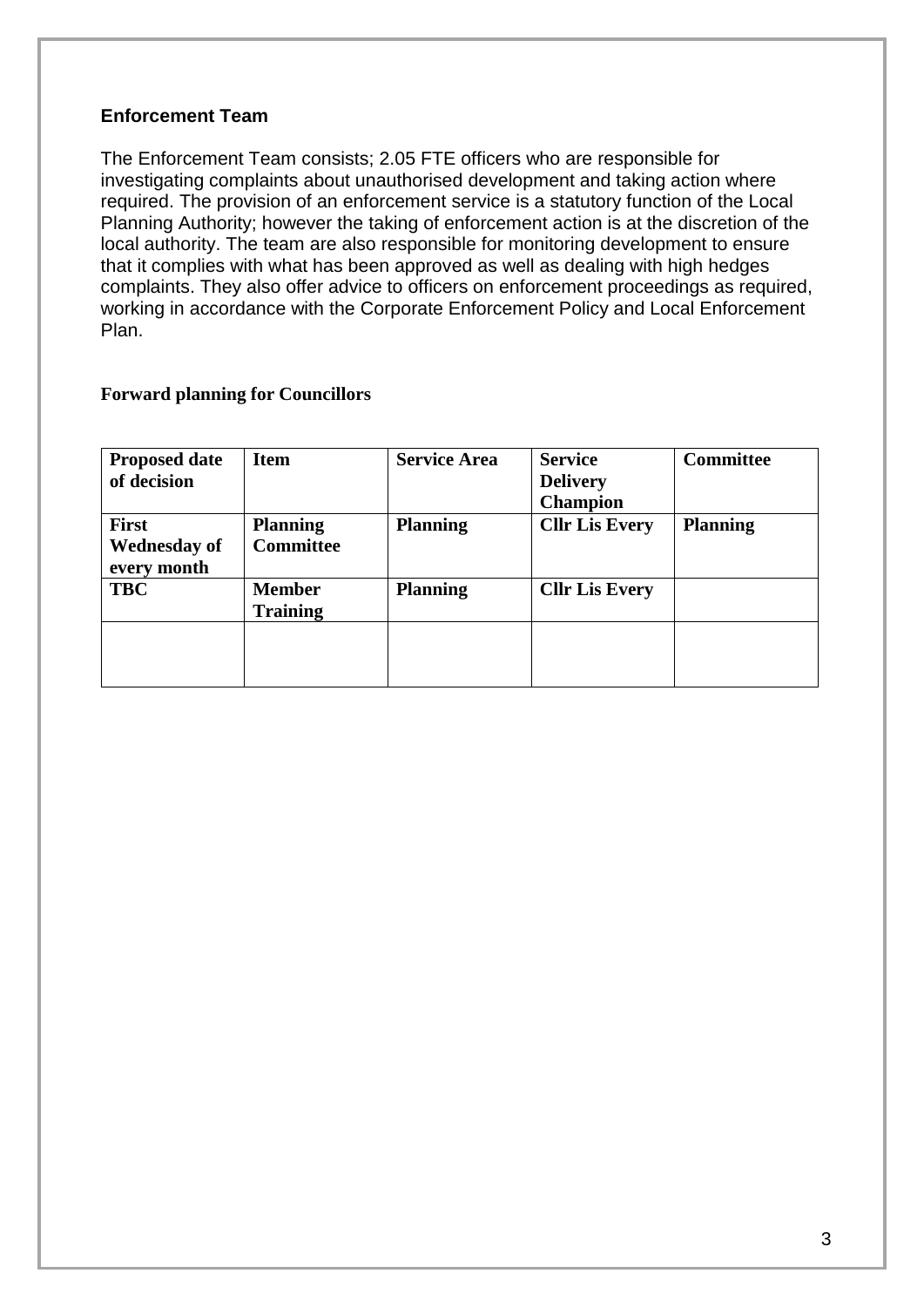#### **Strategy map- 2018/2019**

To deliver statutory functions within specified timescales and within budget

To improve the quality of the built and natural environment throughout the **District** 

To take a proactive approach

to enhancing and improving the places in which people live; balancing economic, environmental and social needs

Customers

To provide excellent customer services at all times and to improve communication with all customers

Ensure that the Counci's Corporate risks are managed effectively and mitigations are put in place to reduce impact

To improve staff motivation, participation and involvement in service provision and encourage staff development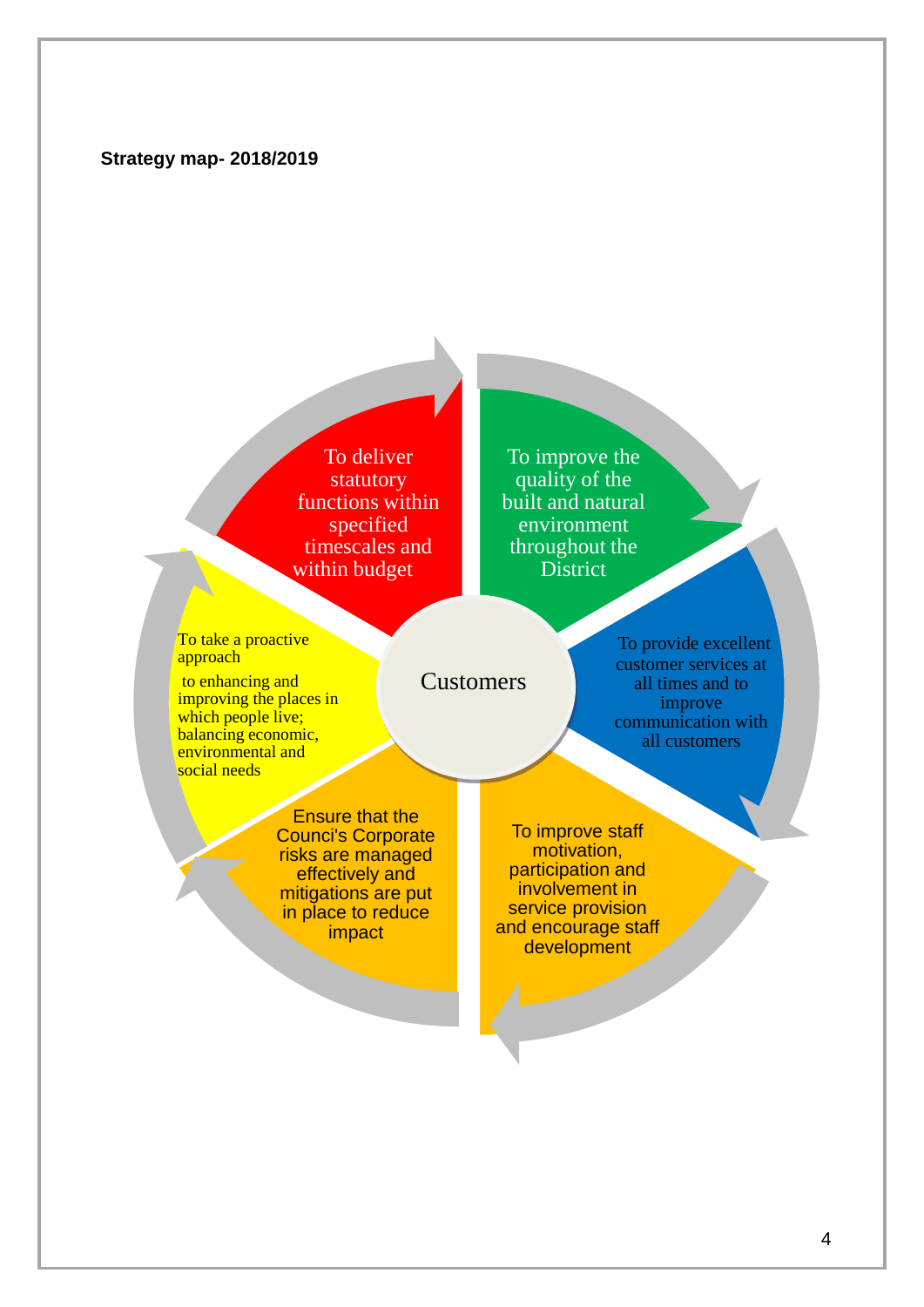### **Owner and co-owners**

Saunt- Planning Services Manager hillips- Senior Planning Officer **Breengrass- Senior Planning Officer** <sub>2</sub> Jw- Senior Planning Officer ng Officers and Conservation Officer Saunt- Planning Services Manager hillips- Senior Planning Officer **Breengrass- Senior Planning Officer** <sub>D</sub>w- Senior Planning Officer ng Officers and Conservation Officer Saunt- Planning Services Manager hillips- Senior Planning Officer **Breengrass- Senior Planning Officer Jw- Senior Planning Officer** ng Officers and Conservation Officer Saunt- Planning Services Manager hillips- Senior Planning Officer **Breengrass- Senior Planning Officer Dw- Senior Planning Officer** ng Officers and Conservation Officer ite- Senior Trees Officer **Neil- Trees Officer Saunt - Planning Services Manager** Saunt- Planning Services Manager hillips- Senior Planning Officer **Breengrass- Senior Planning Officer Julie Senior Planning Officer All Officers and Conservation Officer** ham- Office Supervisor Saunt- Planning Services Manager isi- Senior Support Officer rt Team Members Saunt- Planning Services Manager hillips- Senior Planning Officer **Dw- Senior Planning Officer I**reengrass- Senior Planning Officer **All Officers and Conservation Officer** 

| <b>Performance</b><br><b>Measure</b>                                                                 | <b>Link to Corporate Plan</b><br><b>Priority</b>           | <b>Target</b><br>and reporting timescale (i.e. 6 monthly or annually)                                                                                                         | <b>Baseline from</b><br>previous<br>year/output<br>from previous<br>year |                                                                                        |
|------------------------------------------------------------------------------------------------------|------------------------------------------------------------|-------------------------------------------------------------------------------------------------------------------------------------------------------------------------------|--------------------------------------------------------------------------|----------------------------------------------------------------------------------------|
| To deliver statutory<br>functions within<br>specified timescales<br>and within budget<br>constraints | Delivering a financially sound and<br>well managed Council | 90% of major applications determined within 13 weeks (or within<br>an agreed timescale)<br>N.B this is a 10% increase from last year                                          | 96%                                                                      | Rebecca S<br><b>Andrew Pr</b><br>Barbara G<br><b>Julie Barro</b><br>All Plannin        |
|                                                                                                      |                                                            | 80% of minor applications to be determined within 8 weeks (or<br>within an agreed timescale)                                                                                  | 92%                                                                      | Rebecca S<br><b>Andrew Pr</b><br>Barbara G<br><b>Julie Barro</b><br>All Plannin        |
|                                                                                                      |                                                            | 90% of householder applications determined within 8 weeks (or<br>within an agreed timescale)                                                                                  | 97%                                                                      | Rebecca S<br><b>Andrew Pr</b><br><b>Barbara G</b><br><b>Julie Barro</b><br>All Plannin |
|                                                                                                      |                                                            | 90% of all other applications to be determined within statutory<br>timescales (or within an agreed timescale)                                                                 | 93%                                                                      | Rebecca S<br><b>Andrew Pr</b><br>Barbara G<br><b>Julie Barro</b><br>All Plannin        |
|                                                                                                      |                                                            | 100% of Tree Preservation Order applications and Conservation<br>Area Notices (trees) to be determined within statutory<br>timescales.                                        | 100%                                                                     | <b>Cathy Whi</b><br><b>Neil Horse</b><br>Rebecca S                                     |
|                                                                                                      |                                                            | 100% of planning applications determined within 26 weeks of<br>validation unless a planning performance agreement or<br>extension of time has been agreed.                    | 99.8%                                                                    | Rebecca S<br><b>Andrew Pr</b><br>Barbara G<br><b>Julie Barro</b><br>All Plannin        |
|                                                                                                      |                                                            | 90% of planning applications validated within 5 working days.                                                                                                                 | 75%                                                                      | <b>Lucy Flinth</b><br>Rebecca S<br>Sarah Pari<br>All Suppor                            |
|                                                                                                      |                                                            | 80% of discharge of condition applications determined within 8<br>weeks unless an extension of time has been agreed.<br>N.B this is a decrease of 10% from last year's target | 59%                                                                      | Rebecca S<br><b>Andrew Pr</b><br><b>Julie Barro</b><br>Barbara G<br>All Plannin        |



**East Cambridgeshire** District Council

**East Cambridgeshire District Council**

# **Commitments towards our Vision**

# **Planning Services- Service Delivery Plan 18/19**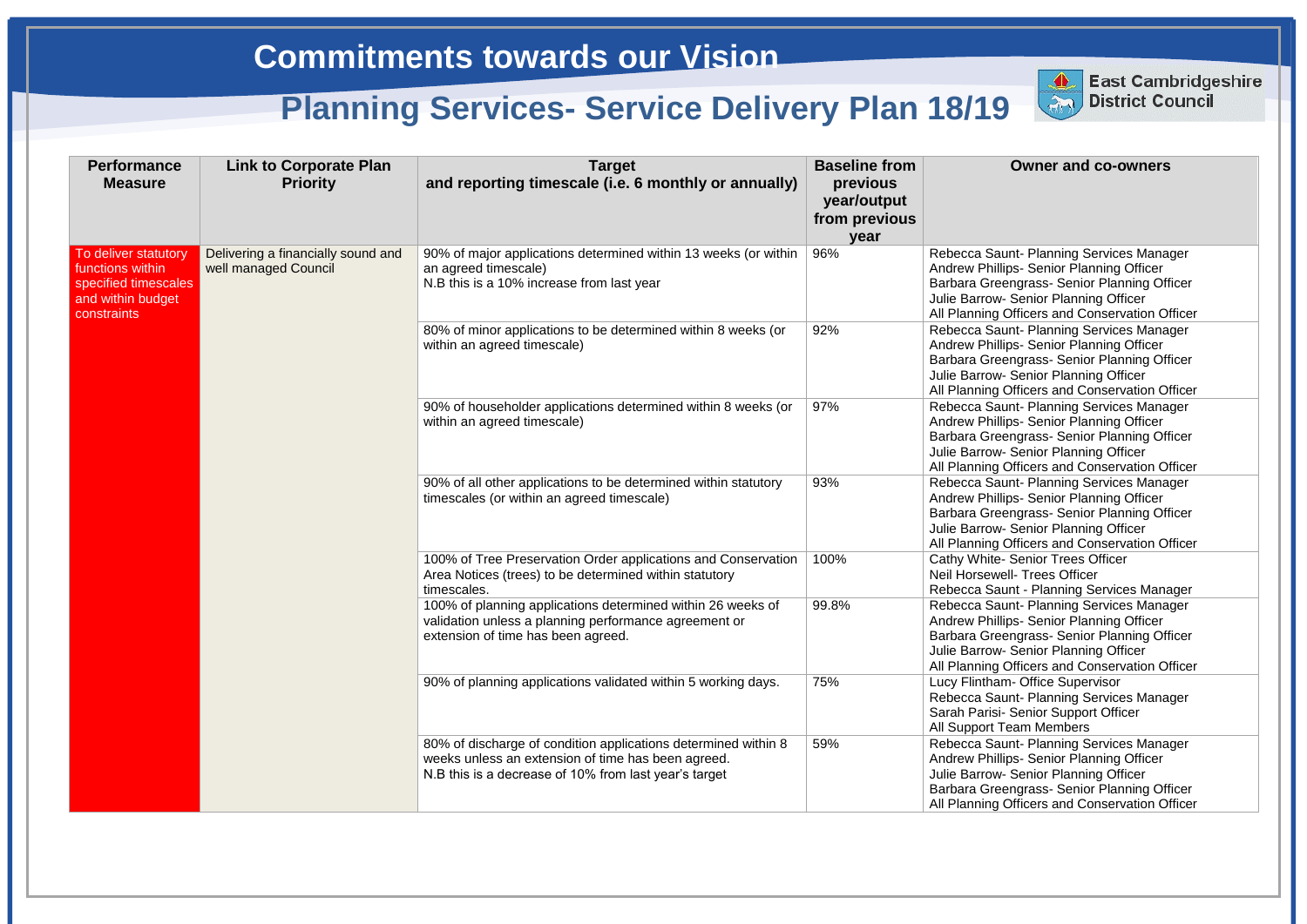| <b>Performance</b><br><b>Measure</b>                                                    | <b>Link to Corporate Plan</b><br><b>Priority</b> | <b>Target</b><br>and reporting timescale (i.e. 6 monthly or annually)                                                                                                                                                                                | <b>Baseline from</b><br>previous<br>year/output<br>from previous<br>year                                                                                                                                                                                    | <b>Owner and co-owners</b>                                                                                                                                                                                                     |
|-----------------------------------------------------------------------------------------|--------------------------------------------------|------------------------------------------------------------------------------------------------------------------------------------------------------------------------------------------------------------------------------------------------------|-------------------------------------------------------------------------------------------------------------------------------------------------------------------------------------------------------------------------------------------------------------|--------------------------------------------------------------------------------------------------------------------------------------------------------------------------------------------------------------------------------|
|                                                                                         |                                                  | 10% increase in planning and pre-application fees from current<br>budget<br>This year we have budgeted to bring in:<br>£895,166 from planning fees- 10% increase would be<br>£89,516.60<br>£49,783 from pre-app fees-10% increase would be £4,978.30 | Planning 27%<br>Pre-app 1.8%<br>Equating to;<br>Planning<br>£949,367<br>Pre-app £50,173<br>Missed by<br>£4,056)                                                                                                                                             | Rebecca Saunt- Planning Services Manager<br>Andrew Phillips- Senior Planning Officer<br>Julie Barrow- Senior Planning Officer<br>Barbara Greengrass- Senior Planning Officer<br>All Planning Officers and Conservation Officer |
|                                                                                         |                                                  | To re-invest the statutory 20% planning fee increase to deliver<br>efficiencies for the Planning Department - The budget for 18/19<br>is expected to be £179,033                                                                                     | <b>New Target</b>                                                                                                                                                                                                                                           | Rebecca Saunt- Planning Services Manager<br>Lucy Flintham- Office Supervisor                                                                                                                                                   |
|                                                                                         |                                                  | Implementation of further electronic working processes and<br>procedures within 1 year – to include reduction of paper<br>documents held on a planning file, emailing decision notices and<br>correspondence                                         | <b>New Target</b>                                                                                                                                                                                                                                           | Rebecca Saunt- Planning Services Manager<br>Lucy Flintham- Office Supervisor<br>Sarah Parisi - Senior Support Officer                                                                                                          |
| To take a proactive<br>approach to<br>enhancing and<br>improving the<br>places in which | A fantastic place to live, work and<br>visit     | Develop a toolkit based upon the CABE building for life criteria<br>as part of Design Guide review within 12 months.                                                                                                                                 | In progress (50%)<br>- to be completed<br>by 04/05/2018                                                                                                                                                                                                     | Rebecca Saunt- Planning Services Manager<br><b>Conservation Officer</b><br>Andrew Phillips- Senior Planning Officer<br>Julie Barrow- Senior Planning Officer<br>Barbara Greengrass- Senior Planning Officer                    |
| people live:<br>balancing<br>economic,<br>environmental and<br>social needs             |                                                  | Carry out a scoping exercise for establishing Design Review<br>panel to assess development schemes within 1 year.                                                                                                                                    | Attended meeting<br>with Cambridge<br><b>City Design Panel</b><br>to take Design<br>Panel forward.                                                                                                                                                          | Rebecca Saunt- Planning Services Manager<br><b>Conservation Officer</b><br>Andrew Phillips- Senior Planning Officer<br>Julie Barrow- Senior Planning Officer<br>Barbara Greengrass- Senior Planning Officer                    |
|                                                                                         |                                                  | To help facilitate the successful delivery of North Ely through the<br>planning process                                                                                                                                                              | <b>Redrow Homes</b><br>and Hopkins<br>reserved matters<br>taken to<br>Committee. Care<br>Home to go to<br>Committee in<br>April. Discharge<br>of condition<br>applications are<br>expected to be<br>progressed as far<br>as possible by<br>end of Feb 2018. | Rebecca Saunt- Planning Services Officer<br>Julie Barrow- Senior Planning Officer                                                                                                                                              |
|                                                                                         |                                                  | To work proactively with any Enterprise Zone within the district<br>to bring forward appropriate development in order to provide a<br>range of jobs to the district in a timely manner.                                                              | <b>New Target</b>                                                                                                                                                                                                                                           | <b>Rebecca Saunt</b><br><b>Andrew Phillips</b><br><b>Barbara Greengrass</b>                                                                                                                                                    |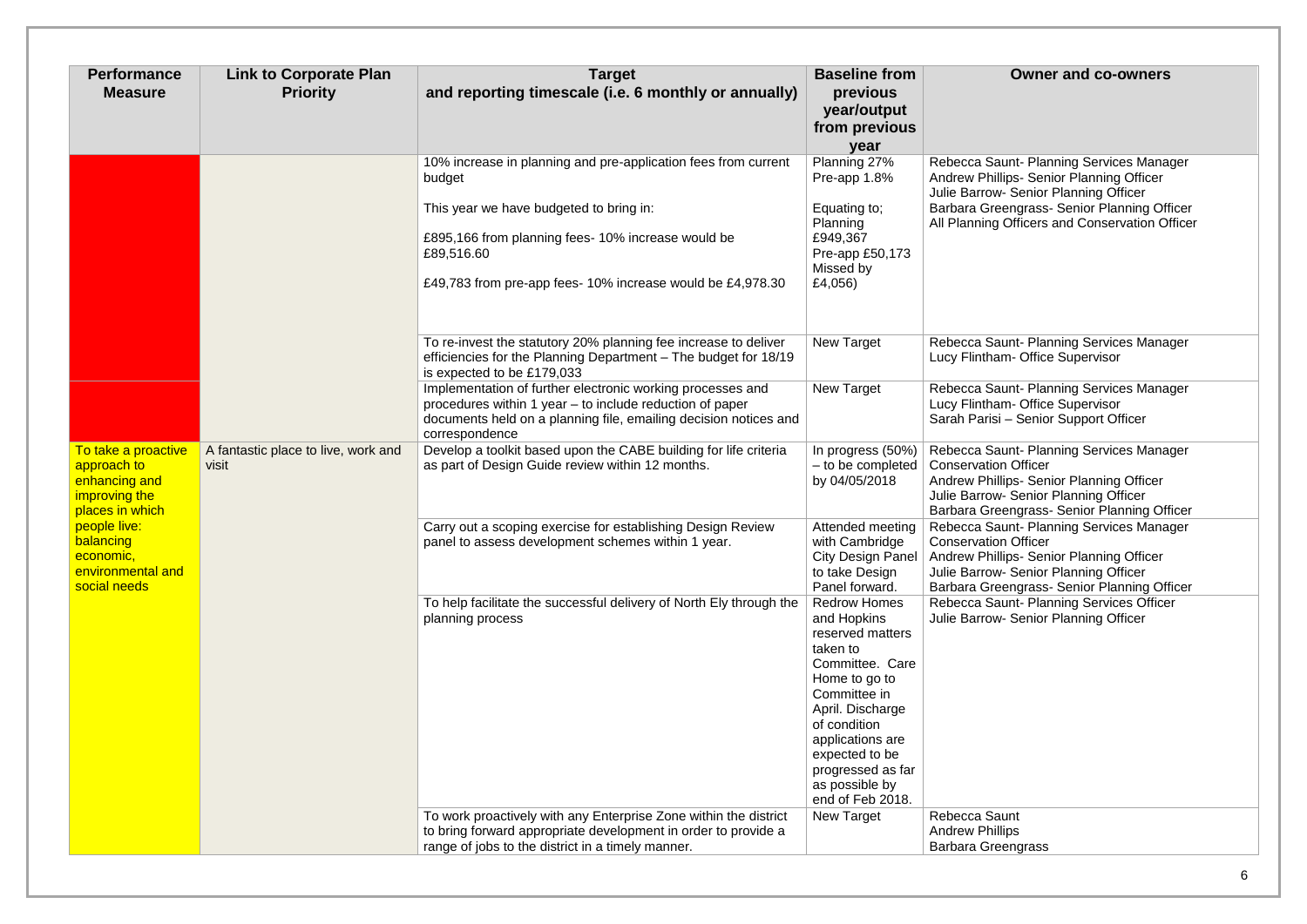| <b>Performance</b><br><b>Measure</b>                                                          | <b>Link to Corporate Plan</b><br><b>Priority</b> | <b>Target</b><br>and reporting timescale (i.e. 6 monthly or annually)                                                                                                                                                                                                                                                                               | <b>Baseline from</b><br>previous<br>year/output<br>from previous<br>year                                                                                                                  | <b>Owner and co-owners</b>                                                                                                                                                                                              |
|-----------------------------------------------------------------------------------------------|--------------------------------------------------|-----------------------------------------------------------------------------------------------------------------------------------------------------------------------------------------------------------------------------------------------------------------------------------------------------------------------------------------------------|-------------------------------------------------------------------------------------------------------------------------------------------------------------------------------------------|-------------------------------------------------------------------------------------------------------------------------------------------------------------------------------------------------------------------------|
|                                                                                               |                                                  | Quarterly meetings between the Enterprise Zone and a Senior<br>Planning Officer (as well as other relevant professionals) in<br>order to mitigate problems and find solutions to significant<br>problems at the earliest opportunity.<br>Biannual meetings with Planning Manager and Enterprise Zone<br>to cover any strategic problems or concerns |                                                                                                                                                                                           | <b>Julie Barrow</b>                                                                                                                                                                                                     |
|                                                                                               |                                                  | To meet with the Police, Fire Brigade, Lead Local Flood<br>Authority and other key stakeholders on a quarterly basis to<br>increase the level of service we are able to provide to our<br>customers.                                                                                                                                                | Carried out on a<br>monthly basis                                                                                                                                                         | <b>Rebecca Saunt</b><br><b>Barbara Greengrass</b><br>Julie Barrow<br><b>Andrew Phillips</b>                                                                                                                             |
| To improve the<br>quality of the built &<br>natural environment<br>throughout the<br>district | A fantastic place to live, work and<br>visit     | Undertake review & update Design Guide SPD for adoption<br>within 6 months                                                                                                                                                                                                                                                                          | In progress (50%)<br>by 04/05/2018                                                                                                                                                        | <b>Rebecca Saunt</b><br>$-$ to be completed $\vert$ Conservation Officer<br><b>Andrew Phillips</b><br><b>Barbara Greengrass</b><br><b>Julie Barrow</b><br><b>Cathy White</b><br>All Planning Officers and Tree Officers |
|                                                                                               |                                                  | Monitor 20% of approved tree works                                                                                                                                                                                                                                                                                                                  | 20%<br>35 inspections                                                                                                                                                                     | <b>Cathy White</b><br><b>Rebecca Saunt</b>                                                                                                                                                                              |
|                                                                                               |                                                  | 80% of enforcement complaints to have preliminary investigation<br>completed within 10 working days of receipt and the complainant<br>contacted within 15 working days to advise of findings                                                                                                                                                        | 100%<br>100%                                                                                                                                                                              | <b>Rebecca Saunt</b><br><b>Julie Barrow</b><br><b>All Enforcement Officers</b>                                                                                                                                          |
|                                                                                               |                                                  | Undertake visits during works to listed buildings for 25% of<br>approved consents                                                                                                                                                                                                                                                                   | 24%<br>10 out of 41<br>applications                                                                                                                                                       | <b>Conservation Officer</b><br><b>Rebecca Saunt</b>                                                                                                                                                                     |
|                                                                                               |                                                  | Develop a Tree Strategy within 6 months to link with the new<br>Local Plan                                                                                                                                                                                                                                                                          | Ongoing $-$ on<br>track with<br>preparation                                                                                                                                               | <b>Cathy White</b><br><b>Neil Horsewell</b><br>Rebecca Saunt<br><b>Catherine Looper</b><br>Zoe Boyce-Upcraft                                                                                                            |
|                                                                                               |                                                  | Proactively identify unauthorised adverts and satellite dishes in<br>Soham within 6 months                                                                                                                                                                                                                                                          | Enforcement<br>officers currently<br>making contact<br>with premises<br>displaying<br>unauthorised<br>advertisements/s<br>atellite<br>dishes. Proactive<br>work very much<br>in progress. | Julie Barrow<br>Rebecca Saunt<br>All Enforcement Officer                                                                                                                                                                |
|                                                                                               |                                                  | Proactively identify unauthorised adverts and satellite dishes in<br>Ely within 12 months.                                                                                                                                                                                                                                                          | Meeting held with<br><b>Ely Councillors</b><br>and town centre<br>manager in                                                                                                              | Julie Barrow<br><b>Rebecca Saunt</b><br><b>All Enforcement Officer</b>                                                                                                                                                  |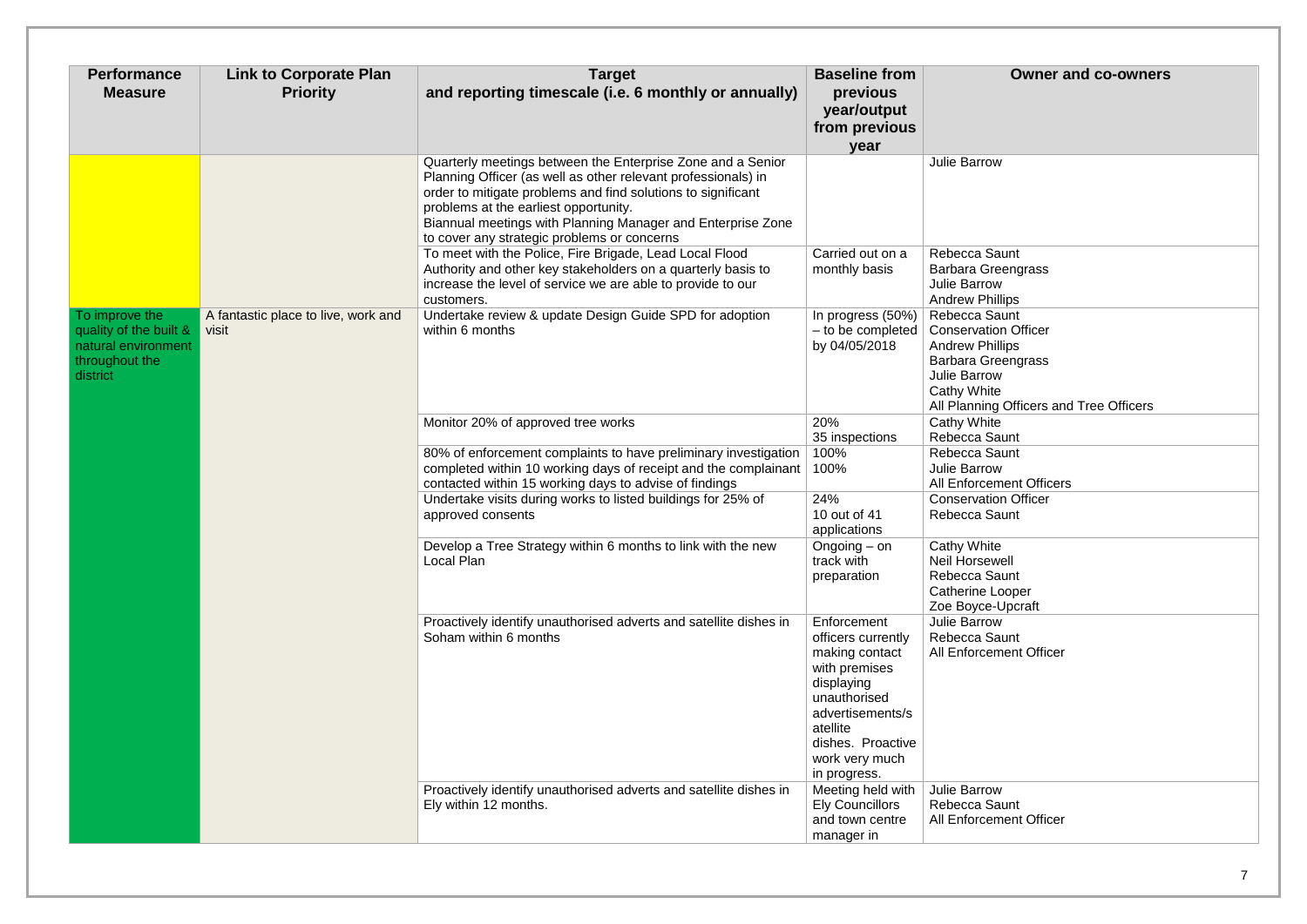### 8

## **Owner and co-owners**

| <b>Performance</b><br><b>Measure</b>                                                                                                         | <b>Link to Corporate Plan</b><br><b>Priority</b>           | <b>Target</b><br>and reporting timescale (i.e. 6 monthly or annually)                                                                                                                                                                                 | <b>Baseline from</b><br>previous<br>year/output<br>from previous<br>year                                                                                                                                                                                                                                                                                                                                                                                                      | $\mathbf O$                                                                                                                                                                                             |
|----------------------------------------------------------------------------------------------------------------------------------------------|------------------------------------------------------------|-------------------------------------------------------------------------------------------------------------------------------------------------------------------------------------------------------------------------------------------------------|-------------------------------------------------------------------------------------------------------------------------------------------------------------------------------------------------------------------------------------------------------------------------------------------------------------------------------------------------------------------------------------------------------------------------------------------------------------------------------|---------------------------------------------------------------------------------------------------------------------------------------------------------------------------------------------------------|
| To Improve staff<br>motivation,<br>participation and<br>involvement in<br>service provision<br>and encourage staff<br>development            | Delivering a financially sound and<br>well managed Council | 20 hrs of CPD to be identified and to be provided annually (pro-<br>rata for part time positions)<br>Hold quarterly working party meetings to look at IT processes<br>and systems for planning and enforcement                                        | November<br>2017. Traders<br>are working with<br>the East<br>Cambridgeshire<br>Access Group on<br>voluntary code of<br>contact. Enforce<br>ment team due to<br>receive an update<br>from Ely<br>Councillors in<br>February<br>2018. Decision<br>will be taken<br>thereafter as to<br>nature of<br>proactive work to<br>be carried out.<br>35.6 hrs/person<br>855 hours<br>completed<br>1 meeting held to<br>date. IT currently<br>going through<br>another Review<br>process. | Rebecca Saunt<br><b>All Officers</b><br>Rebecca Saunt<br><b>Andrew Phillips</b><br>Barbara Greeng<br><b>Julie Barrow</b><br>Lucy Flintham<br><b>Cathy White</b><br><b>Conservation Of</b><br>Oli Haydon |
|                                                                                                                                              |                                                            | Meet quarterly with the Planning Service Delivery Champion<br>Introduce information videos on our website for a minimum of 3<br>topics                                                                                                                | 100%<br>Outstanding                                                                                                                                                                                                                                                                                                                                                                                                                                                           | Rebecca Saunt<br>Rebecca Saunt<br><b>Andrew Phillips</b><br><b>Barbara Greeng</b><br>Julie Barrow<br>Oli Haydon                                                                                         |
| <b>Ensure that the</b><br>Council's corporate<br>risks are managed<br>effectively and<br>mitigations are put<br>in place to reduce<br>impact |                                                            | To regularly review higher level corporate risks, including:<br>Judicial review- the decision making process has not<br>been carried out lawfully, which could lead to a financial<br>risk on the Authority and judicial review by aggrieved<br>party |                                                                                                                                                                                                                                                                                                                                                                                                                                                                               | Rebecca Saunt                                                                                                                                                                                           |

| Rebecca Saunt               |  |
|-----------------------------|--|
| <b>All Officers</b>         |  |
| Rebecca Saunt               |  |
| <b>Andrew Phillips</b>      |  |
| Barbara Greengrass          |  |
| <b>Julie Barrow</b>         |  |
| <b>Lucy Flintham</b>        |  |
| <b>Cathy White</b>          |  |
| <b>Conservation Officer</b> |  |
| Oli Haydon                  |  |
| Rebecca Saunt               |  |
| Rebecca Saunt               |  |
| <b>Andrew Phillips</b>      |  |
| <b>Barbara Greengrass</b>   |  |
| <b>Julie Barrow</b>         |  |
| Oli Haydon                  |  |
| Rebecca Saunt               |  |